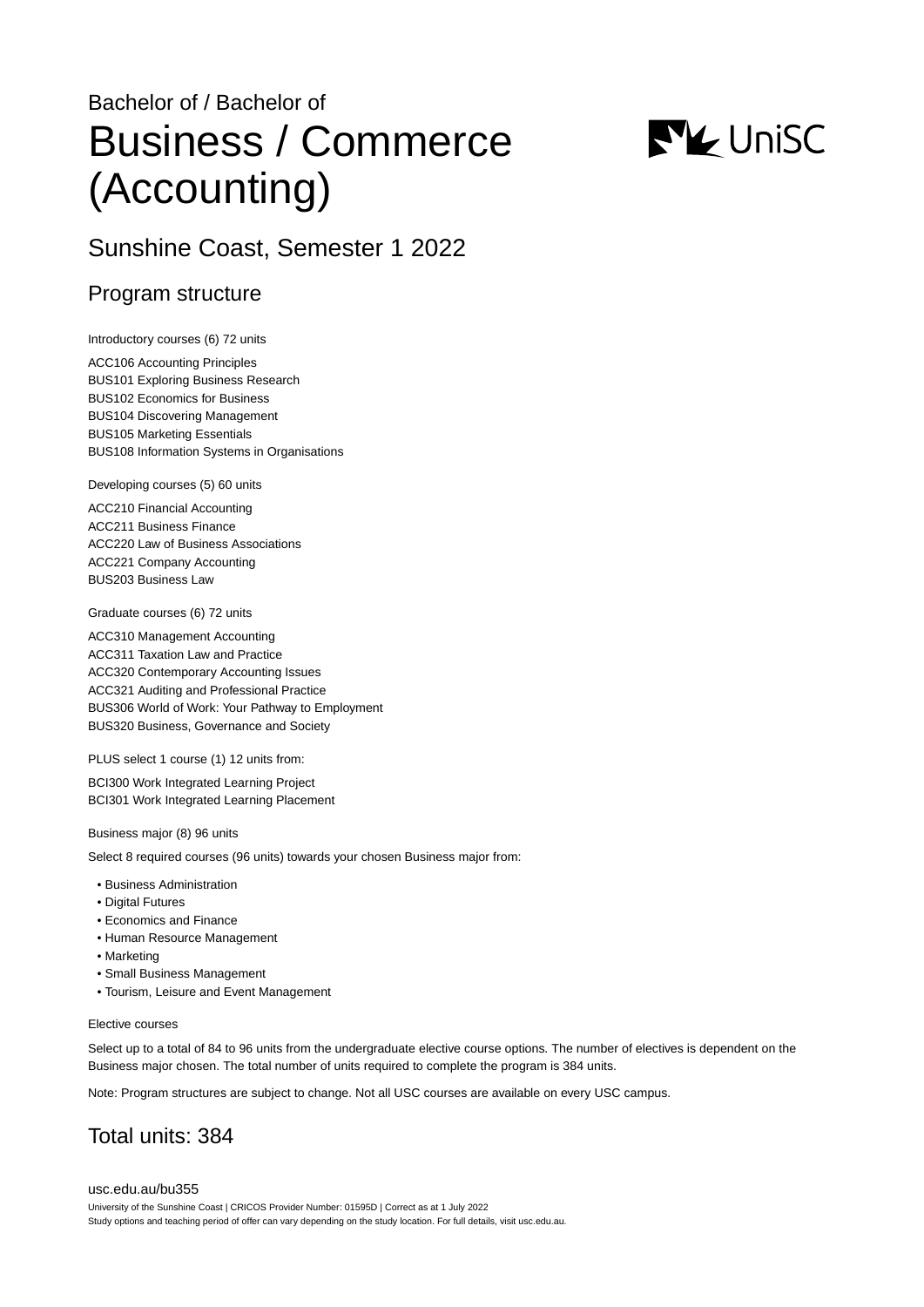# Study sequence

#### Year 1

#### Semester 1

| <b>COURSE</b>                        | SEMESTER OF OFFER<br>(SUNSHINE COAST) | <b>UNITS</b> | <b>REQUISITES</b>      |
|--------------------------------------|---------------------------------------|--------------|------------------------|
| <b>ACC106 Accounting Principles</b>  | • Semester 1, Semester 2              | 12           | Anti:<br><b>BUS106</b> |
| <b>BUS102 Economics for Business</b> | • Semester 1, Semester 2              | 12           |                        |
| <b>BUS104 Discovering Management</b> | • Semester 1, Semester 2              | 12           |                        |
| <b>BUS105 Marketing Essentials</b>   | • Semester 1, Semester 2              | 12           |                        |

#### Semester 2

| <b>COURSE</b>                               | SEMESTER OF OFFER<br>(SUNSHINE COAST) | <b>UNITS</b> | <b>REQUISITES</b> |
|---------------------------------------------|---------------------------------------|--------------|-------------------|
| <b>BUS101 Exploring Business Research</b>   | • Semester 1, Semester 2              | 12           |                   |
| BUS108 Information Systems in Organisations | • Semester 1, Semester 2              | 12           | Anti:<br>ACC108   |

PLUS select 2 courses towards your Business Major and/or electives from the undergraduate elective course options.

#### Year 2

#### Semester 1

| <b>COURSE</b>                  | SEMESTER OF OFFER<br>(SUNSHINE COAST) | <b>UNITS</b> | <b>REQUISITES</b>                                                                 |
|--------------------------------|---------------------------------------|--------------|-----------------------------------------------------------------------------------|
| <b>ACC211 Business Finance</b> | • Semester 1                          | 12           | Pre:<br><b>BUS102</b>                                                             |
| <b>BUS203 Business Law</b>     | • Semester 1, Semester 2              | 12           | Anti:<br>BUS103 or LAW101 or LAW102<br>or LAW201 or LAW202 or<br>LAW203 or LAW204 |

#### PLUS select 2 courses towards your Business Major and/or elective courses from the undergraduate elective course options.

#### Semester 2

| <b>COURSE</b>                       | SEMESTER OF OFFER<br>(SUNSHINE COAST) | <b>UNITS</b> | <b>REQUISITES</b>             |
|-------------------------------------|---------------------------------------|--------------|-------------------------------|
| <b>ACC210 Financial Accounting</b>  | • Semester 2                          | 12           | Pre:<br>ACC106                |
| ACC220 Law of Business Associations | • Semester 2                          | 12           | Pre:<br>(BUS103 or BUS203) or |

#### [usc.edu.au/bu355](https://www.usc.edu.au/bu355)

University of the Sunshine Coast | CRICOS Provider Number: 01595D | Correct as at 1 July 2022 Study options and teaching period of offer can vary depending on the study location. For full details, visit usc.edu.au.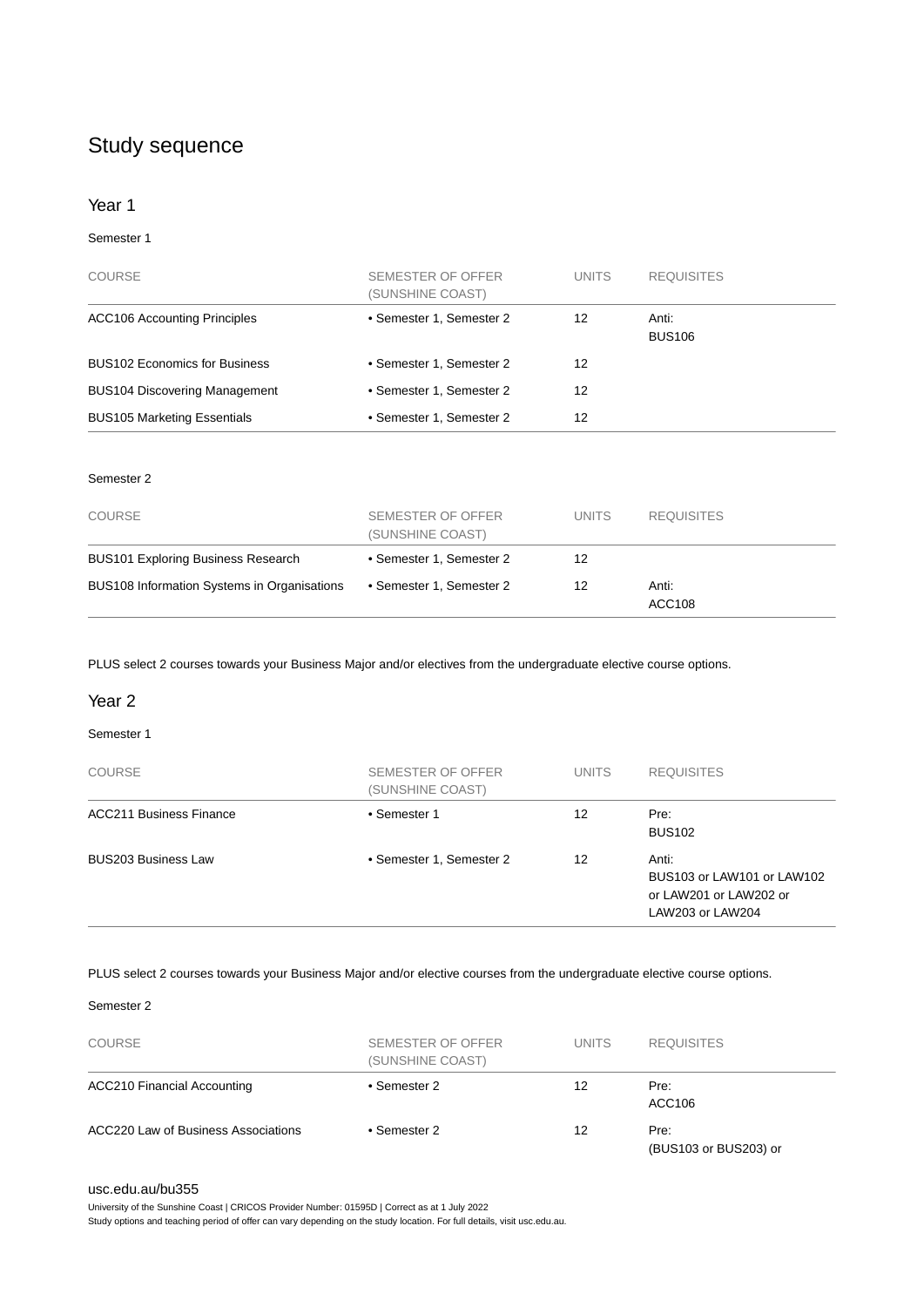PLUS select 2 courses towards your Business Major and/or elective courses from the undergraduate elective course options.

#### Year 3

Semester 1

| <b>COURSE</b>                    | SEMESTER OF OFFER<br>(SUNSHINE COAST) | <b>UNITS</b> | <b>REQUISITES</b> |
|----------------------------------|---------------------------------------|--------------|-------------------|
| <b>ACC221 Company Accounting</b> | • Semester 1                          | 12           | Pre:<br>ACC210    |

PLUS select 3 courses towards your Business Major and/or elective courses from the undergraduate elective course options.

| <b>COURSE</b>                                       | SEMESTER OF OFFER<br>(SUNSHINE COAST) | <b>UNITS</b> | <b>REQUISITES</b>                                                   |
|-----------------------------------------------------|---------------------------------------|--------------|---------------------------------------------------------------------|
| BUS306 World of Work: Your Pathway to<br>Employment | • Semester 1, Semester 2              | 12           |                                                                     |
| BUS320 Business, Governance and Society             | • Semester 1, Semester 2              | 12           | Pre:<br>Completed 144 units in<br>undergraduate business<br>courses |

PLUS select 2 courses towards your Business Major and/or elective courses from the undergraduate elective course options.

#### Year 4

Semester 1

| <b>COURSE</b>                    | SEMESTER OF OFFER<br>(SUNSHINE COAST) | <b>UNITS</b> | <b>REQUISITES</b>                  |
|----------------------------------|---------------------------------------|--------------|------------------------------------|
| ACC310 Management Accounting     | • Semester 1                          | 12           |                                    |
| ACC311 Taxation Law and Practice | • Semester 1                          | 12           | Pre:<br>BUS203 or LAW101 or LAW102 |

PLUS select 2 courses towards your Business Major and/or elective courses from the undergraduate elective course options.

#### Semester 2

| <b>COURSE</b>                                | SEMESTER OF OFFER<br>(SUNSHINE COAST) | <b>UNITS</b> | <b>REQUISITES</b> |
|----------------------------------------------|---------------------------------------|--------------|-------------------|
| <b>ACC320 Contemporary Accounting Issues</b> | • Semester 2                          | 12           | Pre:<br>ACC210    |
| ACC321 Auditing and Professional Practice    | • Semester 2                          | 12           | Pre:<br>ACC210    |

#### [usc.edu.au/bu355](https://www.usc.edu.au/bu355)

University of the Sunshine Coast | CRICOS Provider Number: 01595D | Correct as at 1 July 2022

Study options and teaching period of offer can vary depending on the study location. For full details, visit usc.edu.au.